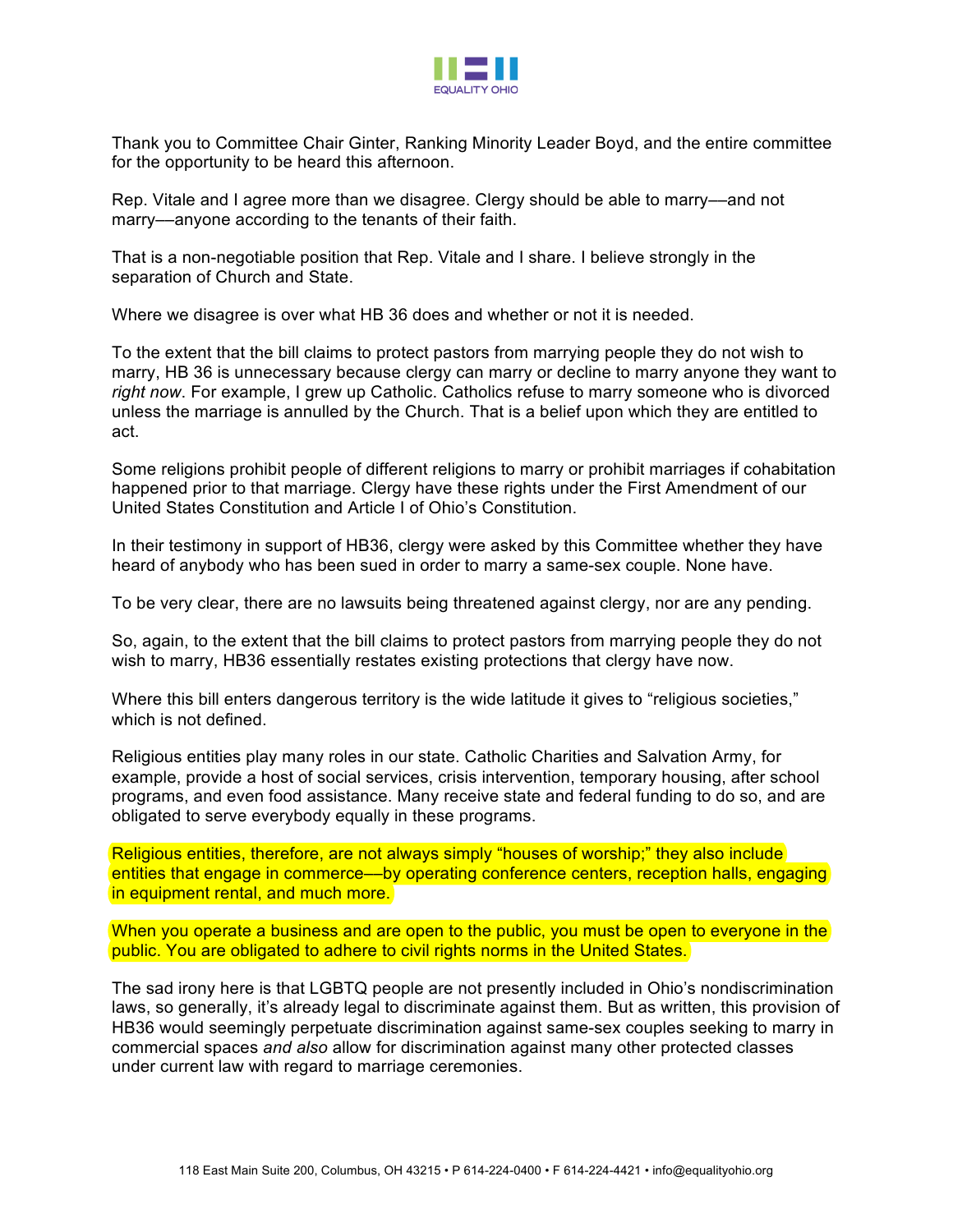

That's a problem, and in fact, taking that step here is likely to result in lawsuits by those impacted.

I believe Rep. Vitale and I could get to a place of agreement on what spaces are a sanctuary and what spaces are public facing.

More than once this committee has heard a tension that churches want to be inclusive of everybody, but do not want to be forced to do something that is against the tenets of their belief.

This is where we get into this idea of public accommodations—which is not new, and was not created with the *Smith* decision. Public accommodations were defined at the federal in the Civil Rights Act of 1964. It's what the lunch counter protests were about: if you're open for business, you're open for business to everyone. Period.

Places of worship—the sanctuary, the temple, the synagogue, the mosque—all have memberships and parishes. They are not open "for rent." This is different than if a religious organization is running a business--that is still a business that is subject to the public accommodations laws.

Rep. Vitale references *Bernstein et al v. Ocean Grove Camp Meeting Association* (OAL DKT. NO. CRT 6145-09.). In that case, a boardwalk pavilion was generally open and available to the public to rent for parties, ceremonies, and events. It was open to everyone equally: groups were only turned away due to scheduling conflicts. Then, the Ocean Grove Camp Meeting Association who owned the property turned away a same-sex couple seeking to have their commitment ceremony hosted at the center because of its Methodist tradition. That prompted a lawsuit, and it was held that the property was subject to the same New Jersey nondiscrimination protections that all other businesses open to the public were held.

To be clear, that boardwalk pavilion is not a church. It's a getaway, an activity center, a place where you hold the company retreat. For all intents and purposes, it was a commercial enterprise that happened to be owned by a Methodist-affiliated organization. If a church––a place of explicit gathering and worship––received a similar lawsuit, I would share in Rep. Vitale's shock. But not in this case.

Here's the crux: you can't have it both ways. You can't offer something commercially and open to the public for a fee and only offer it to some people. A sanctuary, a place of worship, is different than a business. It is not my position that houses of worship must be forced to open their doors for same-sex weddings. It is my position that businesses operated by religious entities must adhere to the same rules as every other business.

And that is why the lack of a clear definition of "religious society" gives me pause, in particular because of the other case that Rep. Vitale pointed to in his testimony in support of this act: a transgender man who is suing a Catholic hospital that is denying to perform a medicallynecessary procedure simply because he is transgender.

Rep. Vitale testified that there were 8 other hospitals and outpatient facilities in the area, but I assure you, a hysterectomy is not an outpatient procedure.

I'm also unclear why this case is relevant to HB36 here. No marriage ceremony was at play in that case. If the intention of this act is to create a right for hospitals to deny medically-necessary care, then this act is far from a benign reassurance to the faith community, but a real danger, that as an attorney, I can only imagine playing out in the courts for years to come.